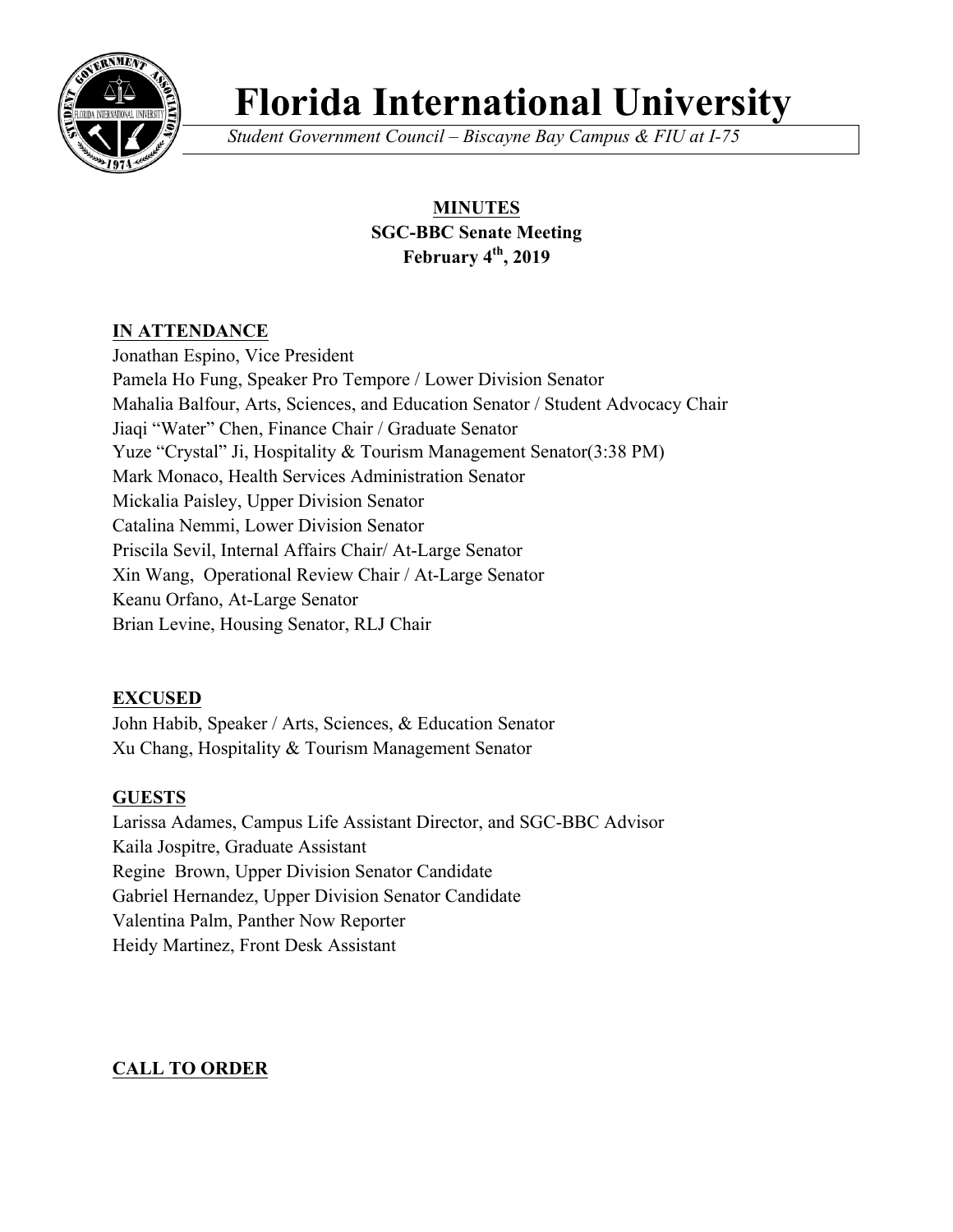The SGC-BBC Senate held a meeting on February 4th, 2019– **WUC 221**. The meeting was called to order at **3:34 pm**, approximately, by **Speaker Pro Tempore Ho Fung** who presided over the meeting in its entirety.

## **WELCOME**

Speaker Pro Tempore Ho Fung welcomed the Senate to the first meeting of February.

#### **SPEAKER REPORT**

On behalf of Speaker Habib Speaker Pro Tempore Ho Fung relayed his report…

- Reminded the senate of Senate Meeting proper etiquette. Also, that a resolution/bill is due Feb. 11. Those who have not completed it please see him, new appointed senators are exempt.
- Reminded the senate that minutes for your committee meeting are public record and should be done no later than two business days.
- Concluded his report by stating he is proud of the committees but expects that they meet their requirements of meeting twice of month including Internal Affairs and RLJ.

#### **VICE PRESIDENT REPORT**

Vice President Espino…

- Welcomed the senate and stated that he sent out a doodle to schedule one on one meetings if you have not received one or haven't scheduled one to email him.
- Informed the senate of his meeting with AVP DeSantis about a fitness class that might come to FIU (American Ninja Warrior style). Although, nothing is set in stone yet.
- Concluded his report by stating the Mangrove wall is still being worked on.

## **SPEAKER PRO TEMPORE REPORT \*\*\*\***

Speaker Pro Ho Fung…

- Mentioned to the senate her attendance to the Leadership Summit over the weekend, very insightful, an investment for personal development, was a great opportunity to network and become a better leader
- Informed the senate of MMC Senate Updates Meeting on 01/28/19: Confirmation of one Senator At-Large (Dominique Macon) and Senator of College of Business (David Nivia). Finance Committee received 4 request, held info sessions in EC on Wednesday Jan 30, 2019. Student Advocacy is working on a prayer room for students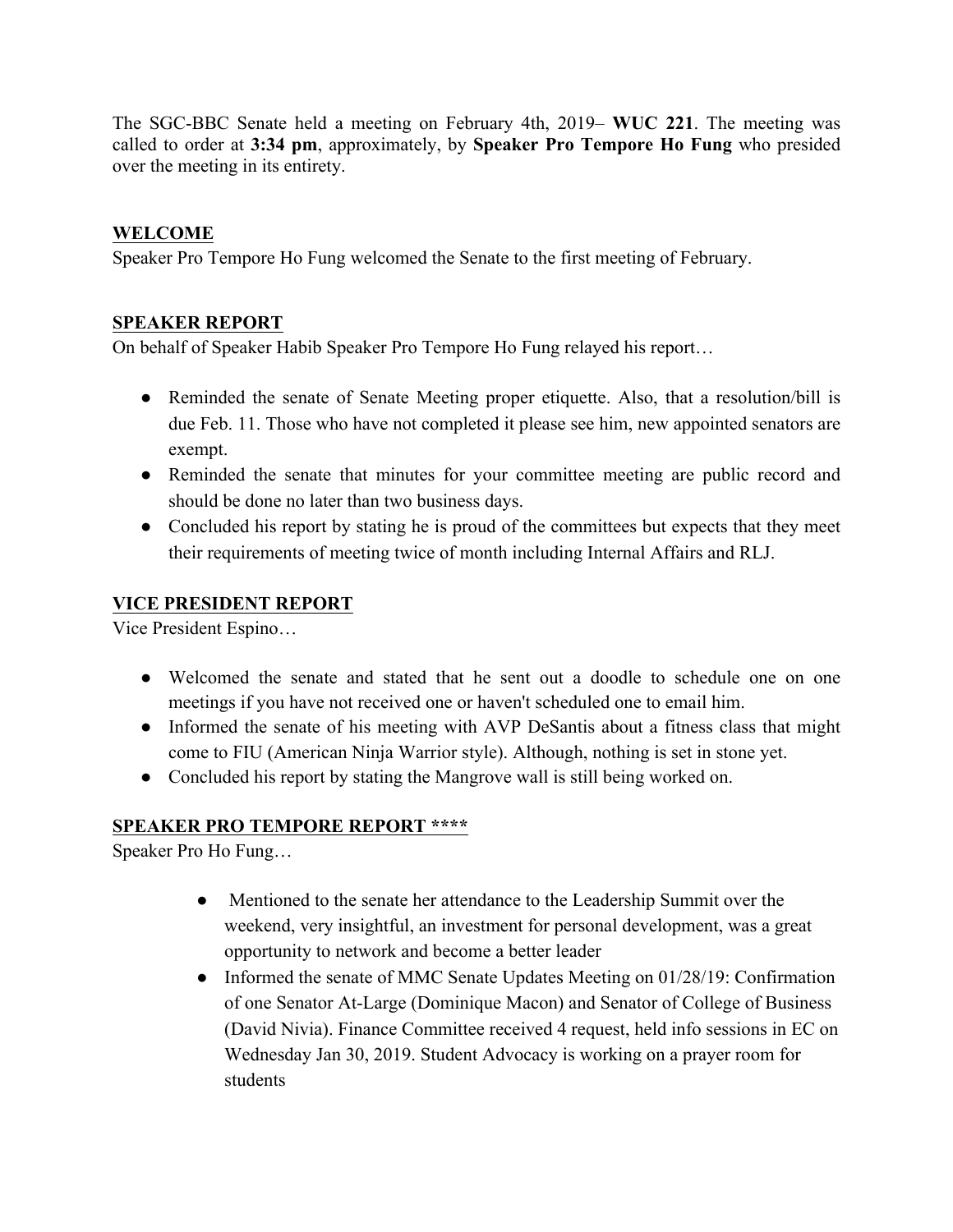• Concluded her report by informing the senate that she will meet with Scott Jones at 2:30pm tomorrow, Feb 5th 2019 to discuss the possible positive changes to WUC. Also, will attend Faculty Senate Committee meeting tomorrow, asked the Senate if there is any specific reports that they want to share

#### **GRADUATE ASSISTANT REPORT**

Ms. Jospitre...

• Informed the senate that she will now be taking on all things event programming so please come straight to her and not Ms.Adames.

#### **ADVISOR REPORT**

Ms. Adames…

- Reminded the senate of next week's Town Hall meeting from 2pm- 2pm, where she expects to see you all there with your long sleeve SGA button downs. Also, to encourage other students to attend because it is the opportunity to bring to Rosenberg's attention any issues and/or ideas.
- Concluded her report by stating because of next week's Town Hall meeting the senate meeting is cancelled.

#### **OLD BUSINESS**

#### **A. Approval of 1/24/2019 Minutes**

Senator Levine motioned to move the approval of January 24, 2019 Senate Meeting minutes on to next senate meeting. Senator Sevil seconded.

Roll Call Vote

Senator Balfour - Yea Senator Chen - Yea Senator Ji - Yea Senator Monaco - Yea Senator Paisley - Yea Senator Nemmi -Yea Senator Sevil - Yea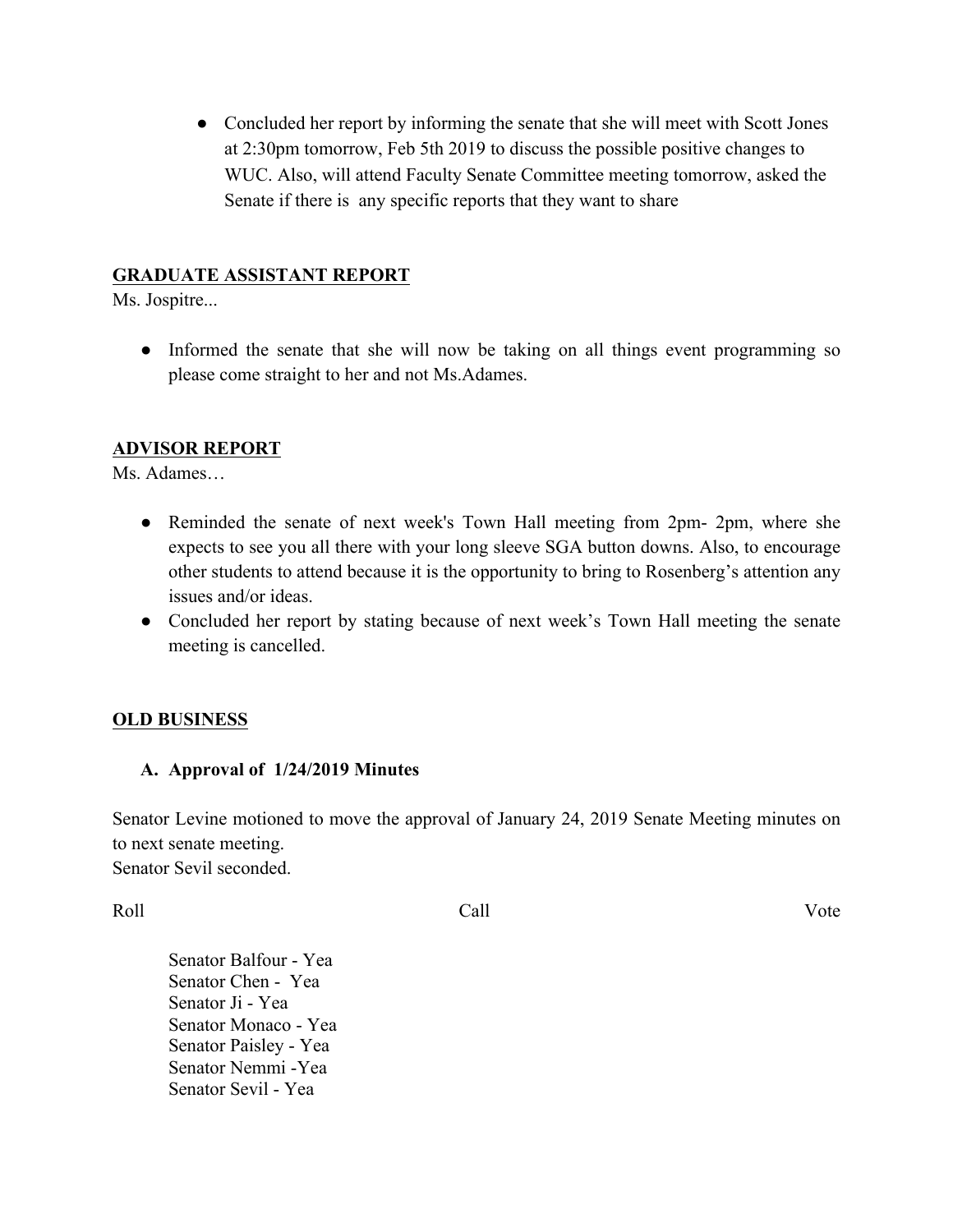| Senator | Wang      |        | $\overline{\phantom{0}}$ | Yea  |
|---------|-----------|--------|--------------------------|------|
| Senator |           | Orfano |                          | -Yea |
| Senator |           | Levine |                          | -Yea |
| Speaker | Ho<br>Pro | Fung   | $\overline{\phantom{a}}$ | Yea  |

With a vote of 11-0-0

*By unanimous decision the approval of January 24, 2019 Senate Meeting minutes have been moved to next senate meeting.* 

#### **B. Approval of 1/28/2019 Minutes**

Senator Wang moved to approve the Senate Minutes of January 28, 2019,

Senator Chang seconded the motion.

| Roll |                       |     | Call |        |      | Vote |
|------|-----------------------|-----|------|--------|------|------|
|      | Senator Balfour - Yea |     |      |        |      |      |
|      | Senator Chen - Yea    |     |      |        |      |      |
|      | Senator Ji - Yea      |     |      |        |      |      |
|      | Senator Monaco - Yea  |     |      |        |      |      |
|      | Senator Paisley - Yea |     |      |        |      |      |
|      | Senator Nemmi - Yea   |     |      |        |      |      |
|      | Senator Sevil - Yea   |     |      |        |      |      |
|      | Senator               |     | Wang |        |      | Yea  |
|      | Senator               |     |      | Orfano |      | -Yea |
|      | Senator               |     |      | Levine |      | -Yea |
|      | Speaker               | Pro | Ho   |        | Fung | Yea  |
|      |                       |     |      |        |      |      |

With a vote of 11-0-0

*By unanimous decision the minutes of January 28, 2019 Senate Meeting have been approved.*

#### **C. Second Reading of University-Wide Resolution**

| University-Wide<br>read.<br>Resolution<br>was |
|-----------------------------------------------|
|-----------------------------------------------|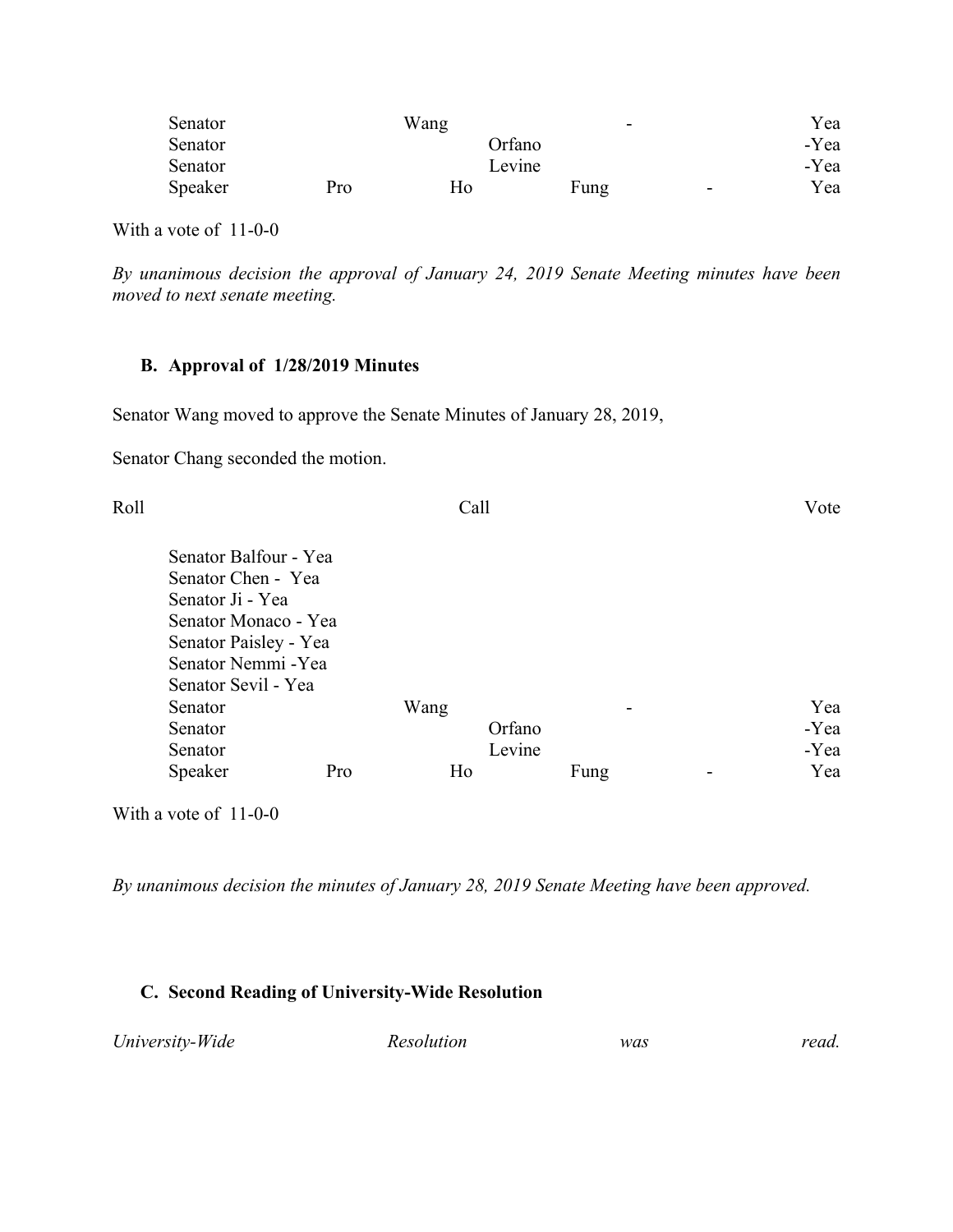| Senator | <b>Balfour</b>                                                                                                                                                 | motioned | to   | postpone | bill | indefinitely. |
|---------|----------------------------------------------------------------------------------------------------------------------------------------------------------------|----------|------|----------|------|---------------|
|         | Senator seconded.                                                                                                                                              |          |      |          |      |               |
| Roll    |                                                                                                                                                                |          | Call |          |      | Vote          |
|         | Senator Balfour - Yea<br>Senator Chen - Yea<br>Senator Ji - Yea<br>Senator Monaco - Yea<br>Senator Paisley - Yea<br>Senator Nemmi - Yea<br>Senator Sevil - Yea |          |      |          |      |               |
|         | Senator                                                                                                                                                        |          | Wang |          |      | Yea           |
|         | Senator                                                                                                                                                        |          |      | Orfano   |      | -Yea          |
|         | Senator                                                                                                                                                        |          |      | Levine   |      | -Yea          |
|         | Speaker                                                                                                                                                        | Pro      | Ho   | Fung     |      | Yea           |

With a vote of 11-0-0

*By unanimous decision the motion of postponement indefinitely of the University-Wide Resolution was passed.* 

#### **D. Second Reading of Resolution 2019.0005**

*Resolution 2019.0005 was read by Senator Monaco.* 

Speaker Pro Tempore Ho Fung granted the senate three minutes of discussion.

*Point of information by Senator Levine: "I noticed they were some comments next to the document is this document completed?"* 

*Ms. Adames: "Those comments were resolved but seemed like we were showing the version where you can see previous comments to the document."*

Senator Orfano: "See since President Noel is not here for the second reading, I believe we should table it until he is here."

Senator Levine: "President Noel did mention for us to vote on it today despite him not being here, since this is an important resolution and we won't have another senate meeting for about two weeks."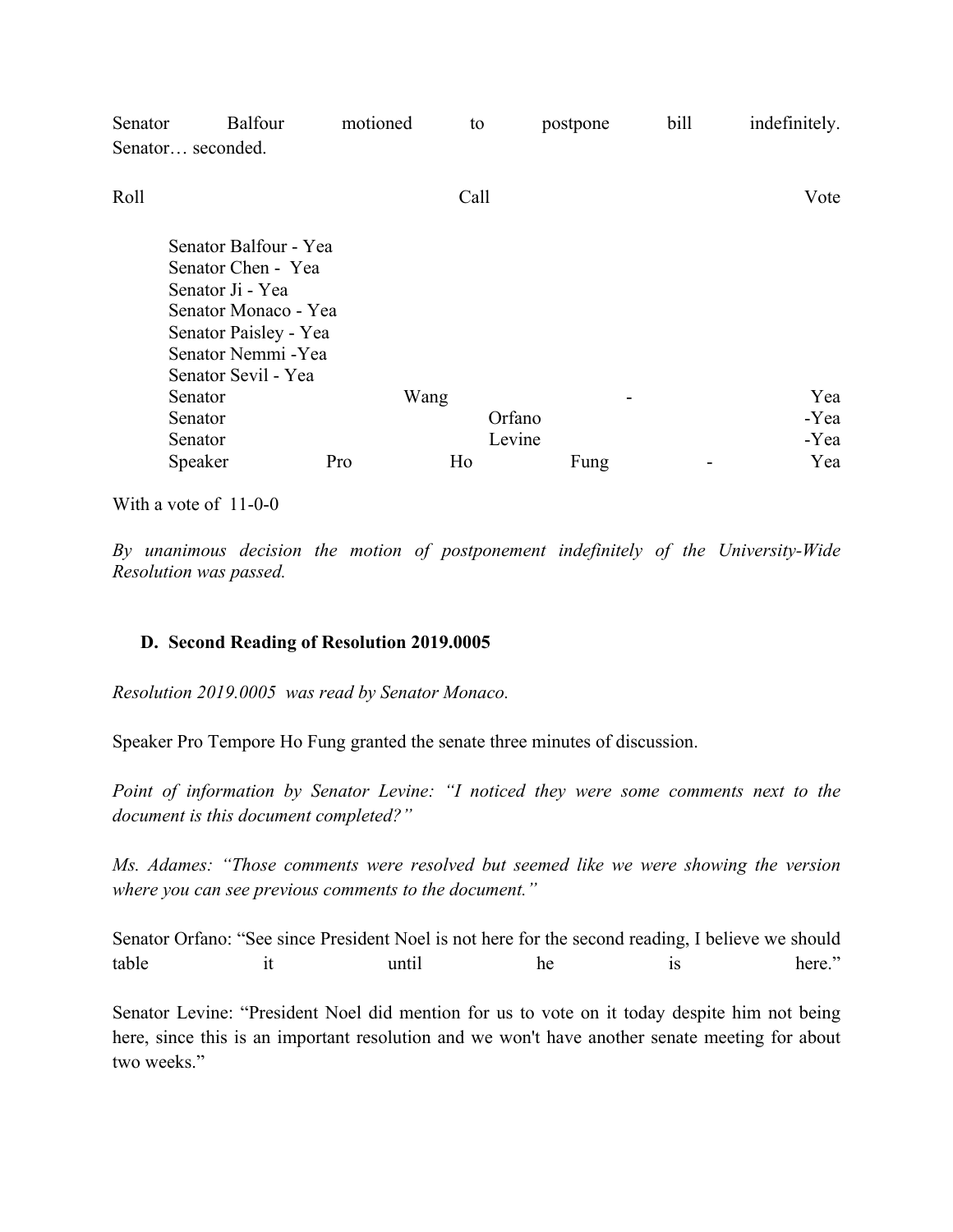Senator Balfour motioned to correct the first whereas to space the 'to" ' from the quotation. Senator Nemmi seconded.

| Roll |                                                                                                                                                                |     | Call       |                  |      | Vote                       |
|------|----------------------------------------------------------------------------------------------------------------------------------------------------------------|-----|------------|------------------|------|----------------------------|
|      | Senator Balfour - Yea<br>Senator Chen - Yea<br>Senator Ji - Yea<br>Senator Monaco - Yea<br>Senator Paisley - Yea<br>Senator Nemmi - Yea<br>Senator Sevil - Yea |     |            |                  |      |                            |
|      | Senator<br>Senator<br>Senator<br>Speaker                                                                                                                       | Pro | Wang<br>Ho | Orfano<br>Levine | Fung | Yea<br>-Yea<br>-Yea<br>Yea |

With a vote of 11-0-0

*By unanimous decision the motion correct the first whereas on Resolution 2019.0005 was passed.* 

Senator Orfano motioned to pass Resolution 2019.0005 Senator Nemmi seconded.

| Roll |                       |     | Call |        | Vote |
|------|-----------------------|-----|------|--------|------|
|      | Senator Balfour - Yea |     |      |        |      |
|      | Senator Chen - Yea    |     |      |        |      |
|      | Senator Ji - Yea      |     |      |        |      |
|      | Senator Monaco - Yea  |     |      |        |      |
|      | Senator Paisley - Yea |     |      |        |      |
|      | Senator Nemmi - Yea   |     |      |        |      |
|      | Senator Sevil - Yea   |     |      |        |      |
|      | Senator               |     | Wang |        | Yea  |
|      | Senator               |     |      | Orfano | -Yea |
|      | Senator               |     |      | Levine | -Yea |
|      | Speaker               | Pro | Ho   | Fung   | Yea  |

With a vote of 11-0-0

*By unanimous decision the resolution passes.*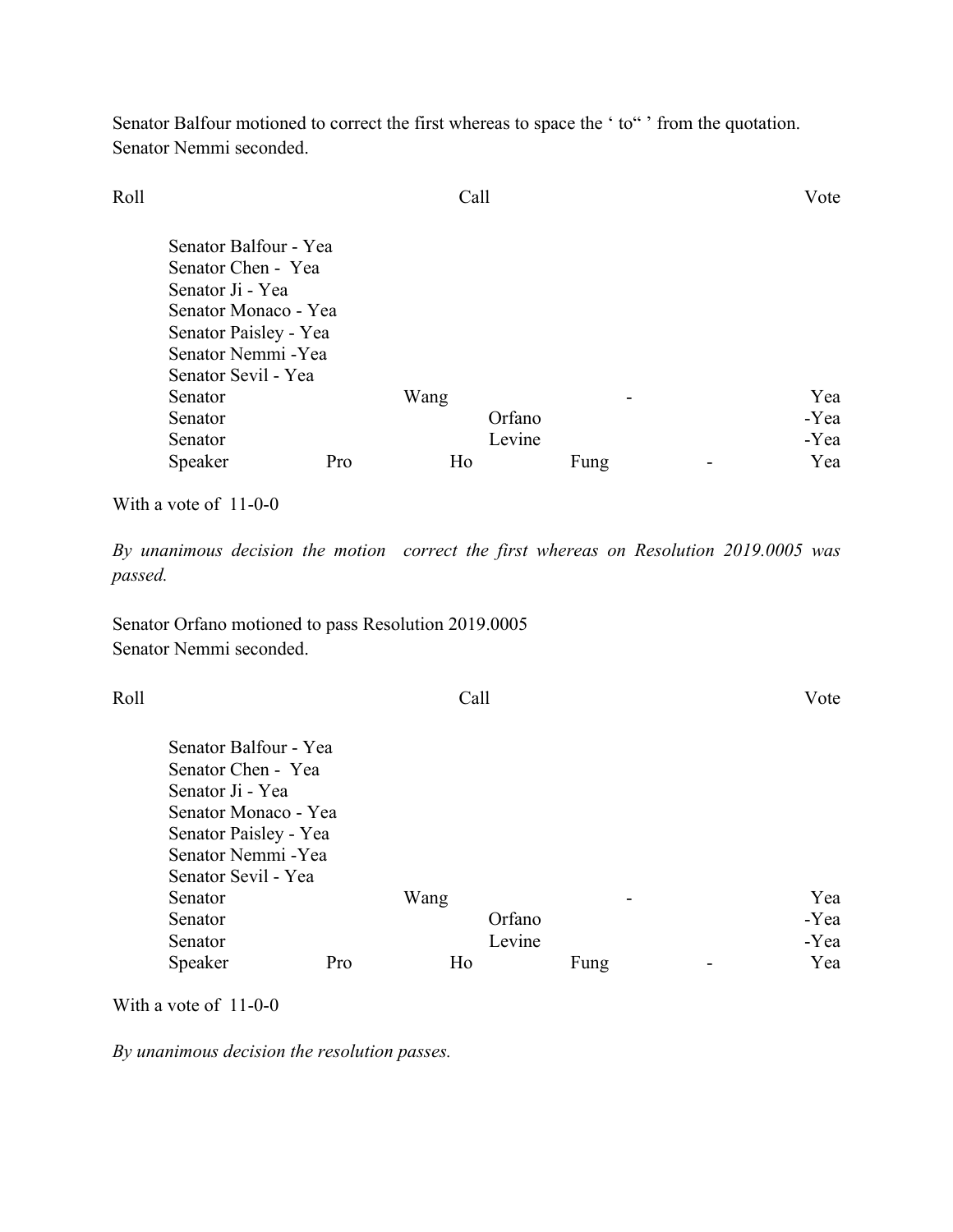#### **NEW BUSINESS**

#### **A. Appointments (Upper Division Senator )**

Speaker Pro Tempore Ho Fung presented Ms. Brown to the senate and gave Ms.Brown two minutes to present herself to the senate.

*Ms. Brown presented herself.*

Speaker Pro Tempore Ho Fung gave the senate two minutes for Q/A.

Speaker Pro Tempore Ho Fung presented Mr. Hernandez to the senate and gave Mr.Hernandez two minutes to present himself to the Senate.

*Mr.Hernandez presented himself.*

Speaker Pro Tempore Ho Fung gave the senate two minutes for Q/A.

Senator Balfour motions to move to voting procedure. Senator Orfano seconded the motion.

Roll Call Vote:

| Senator Balfour - Ms. Brown   |                                     |        |               |
|-------------------------------|-------------------------------------|--------|---------------|
| Senator Chen - Ms. Brown      |                                     |        |               |
| Senator Ji - Mr. Hernandez    |                                     |        |               |
| Senator                       | Monaco                              |        | Mr.Hernandez  |
| Senator Paisley - Ms. Brown   |                                     |        |               |
| Senator Nemmi -Mr.Hernandez   |                                     |        |               |
| Senator Sevil - Mr. Hernandez |                                     |        |               |
| Senator                       | Wang                                |        | Ms.Brown      |
| Senator                       |                                     | Orfano | -Mr.Hernandez |
| Senator                       |                                     | Levine | -Present      |
|                               | Speaker Pro Ho Fung - Mr. Hernandez |        |               |

By a Vote of 6-4-0-1, Mr. Gabriel Hernandez was appointed as the new Upper Division Senator.

#### **DISCUSSION**

#### **A. Student Concerns**

Speaker Pro Tempore asked the Senate if any of them had any student concerns that they would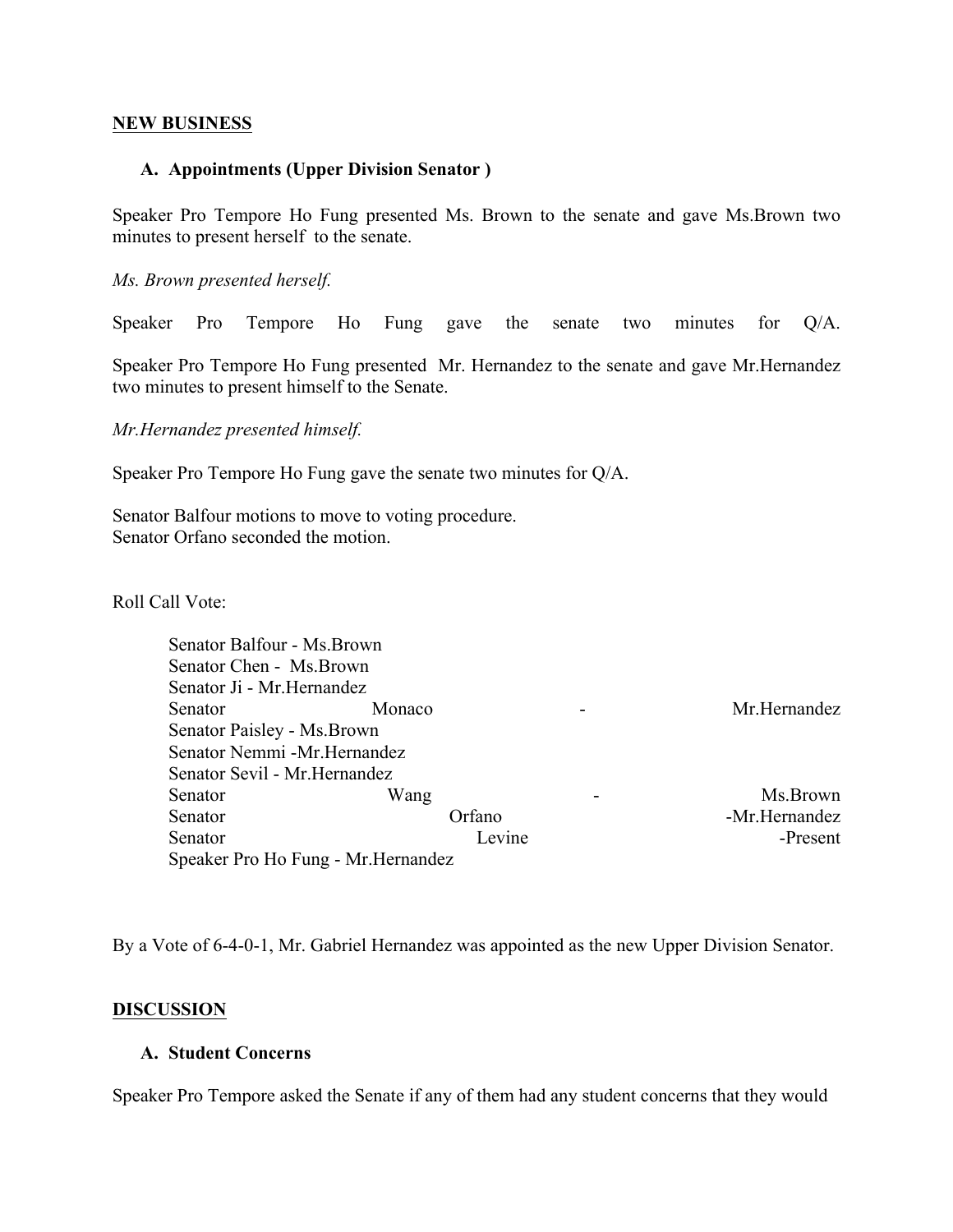like to share and granted five minutes to share.

Senator Nemmi brought a concern from a transfer student from Boston where most of his credits did not transfer and his advisor said there is a way but she "didn't want to help".

Vice President Espino responded to Senator Nemmi by stating that person needs to work hand and hand with advisors. Schools have an education system in place that some course may not correlate with the curriculum here at FIU in order to graduate from FIU.

#### **FINANCE CHAIR REPORT**

Senator Chen…

• Mentioned that Finance committee met last week.

#### **RLJ CHAIR REPORT**

Senator Levine…

• Mentioned that RLJ committee meeting was last week Wednesday. If anyone has anything they are working on and need help with the writing of legislations don't hesitate to come to RLJ.

#### **OPERATIONAL REVIEW CHAIR REPORT**

Senator Wang…

• Informed the Senate that they are having an Operational Review Committee meeting Feb. 18, 2019 at 12:30, also Chinese New Year celebration on Feb. 12 from 12:00PM-2:00PM. Please come out and support at the Panther Plaza.

#### **STUDENT ADVOCACY CHAIR REPORT**

Senator Balfour…

- Greeted the Senate and started by stating that they had a student advocacy meeting on Wednesday.
- Informed the Senate of the ideas about making the shuttle busses free have also been circling over at MMC. Been in contact with the student advocacy chair at MMC for a resolution.

#### **SENATORS REPORT**

Senator Nemmi…